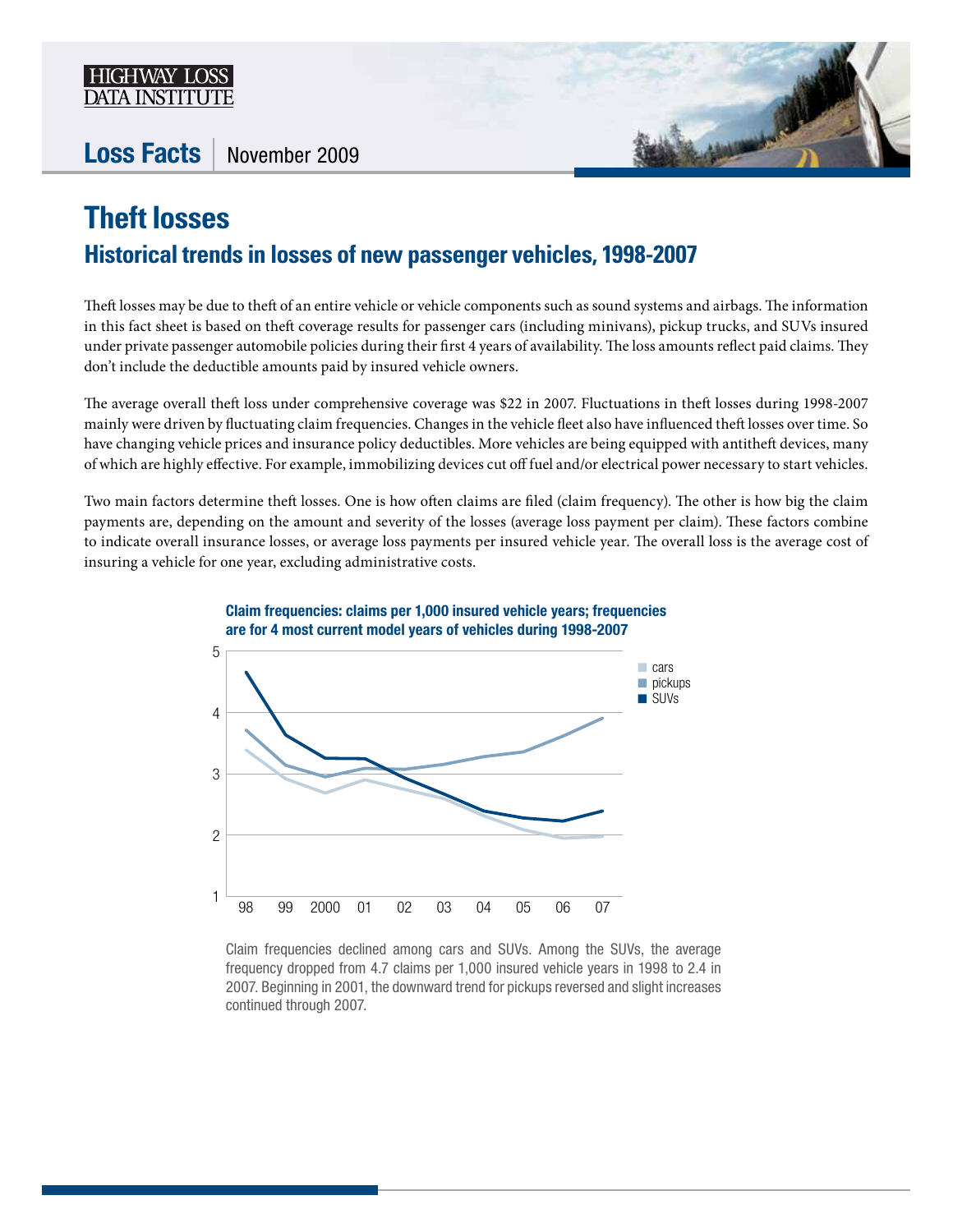

The decline in claim frequencies was offset by increasing severities. Since 1998, results for pickups have increased at a much greater rate than for cars. SUVs had the highest loss payments among vehicle types until 2005, when results for pickup trucks surpassed those for SUVs. In 2007, loss payments for pickups were more than 50 percent higher than those for cars.



Overall losses for cars and SUVs have remained relatively flat after big decreases during 1998-99. Results for pickups have increased substantially since 1999 and now are at least twice as high as losses for cars and SUVs.